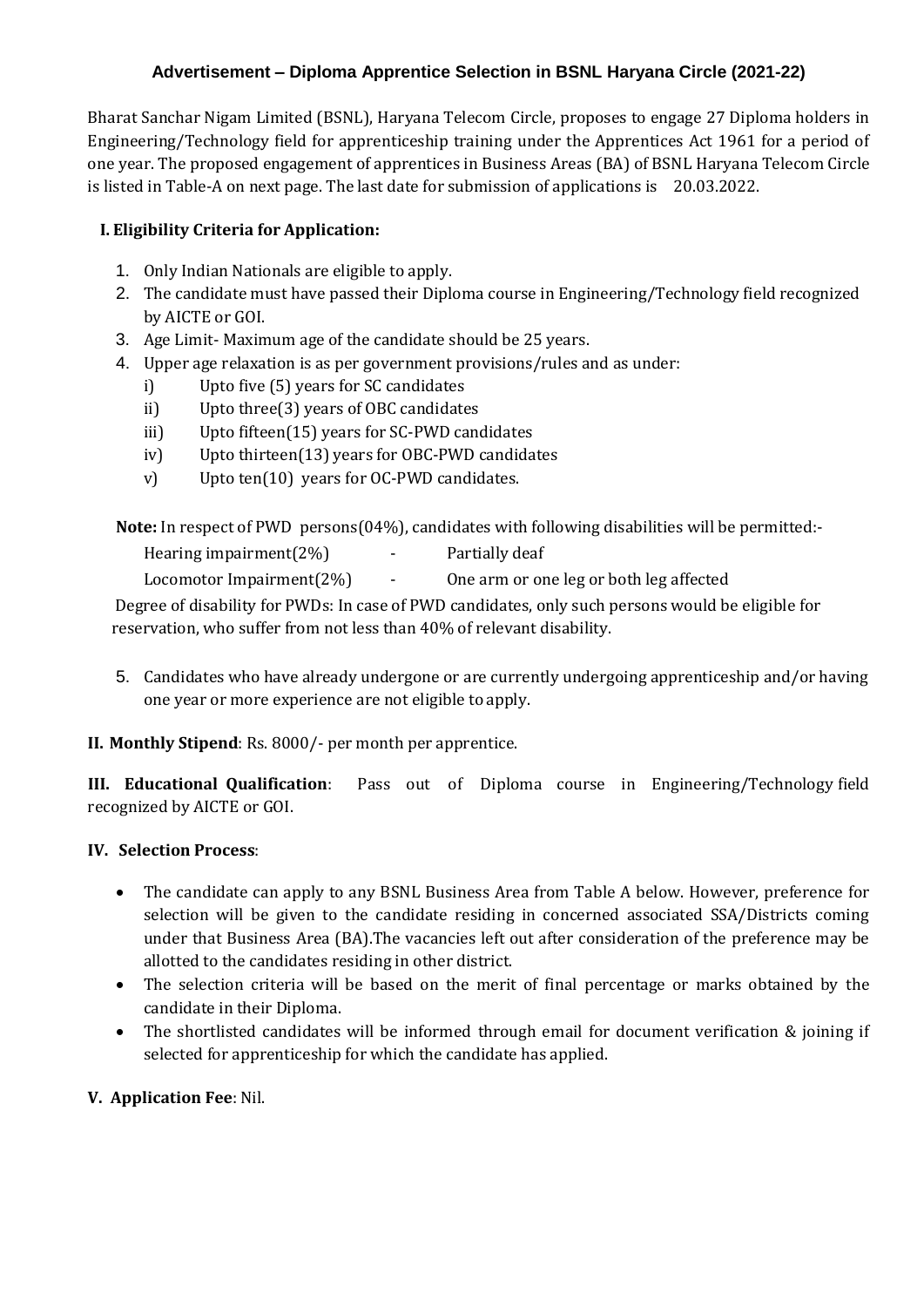# **Table-A: Proposed Engagement of Diploma Holder Apprentices in BSNL Haryana Circle (2021- 22)**

|       | Name of BA<br>(District | <b>Category of</b> | No. of<br><b>Apprentices to</b> | Distribution category wise |               |              |            |
|-------|-------------------------|--------------------|---------------------------------|----------------------------|---------------|--------------|------------|
| S.No. | Covered)                | BA                 | be engaged                      | oc                         | <b>OBC</b>    | <b>SC</b>    | <b>PWD</b> |
|       | Ambala                  | 4                  | 4                               | າ                          |               |              |            |
| າ     | Faridabad               | 3                  | 3                               |                            | 0             |              |            |
| 3     | Gurgaon                 | າ                  | 3                               | າ                          |               | <sup>0</sup> |            |
| 4     | Hissar                  | 3                  | 4                               |                            |               |              |            |
| 5     | Karnal                  |                    | 4                               | ົາ                         |               |              |            |
| 6     | Rewari                  | 3                  | 3                               | ົາ                         |               | <sup>0</sup> |            |
| 7     | Rohtak                  | 3                  | 6                               | ി                          | $\mathcal{P}$ |              |            |
|       | <b>Total</b>            |                    | 27                              | 14                         | -             | 5            |            |

### **VI.How to Apply:**

Eligible and Interested candidate can apply through BOAT's Govt. Portal (www.mhrdnats.gov.in) to the BSNL Business Areas as Listed in Table A above on or before 20.03.2022 (Tentative) only. For any queries please contact at Email Id[-adestt.cohr@gmail.com.](mailto:adestt.cohr@gmail.com)

### **VII.General Instructions:**

1. Candidates who fulfil all the above criteria, can only apply.

2. The duration of Apprenticeship training is of **ONE**year.

3. Stipend will be paid Rs 8,000/- Per month.

4. Candidates can apply through Govt. Portal (www.mhrdnats.gov.in) from 22/02/2022 to 20/03/2022 to any Business Area mentioned in Table-A above and can join to anywhere in allotted BA's.

5. Reservation for SC/OBC etc. candidates will be as per the rules.

6. The candidates should not have completed/undergoing/terminated their apprenticeship mid-way or pursuing their apprenticeship such candidates are not eligible.

7. The shortlisted candidates will be informed for document verification/selection/joining details on the registered email id of the candidates.

8. The number of vacancies to be engaged is indicative and may undergo changes by selection committee without any further notification.

9. Interested candidates are requested to register on BOAT's web portal **[www.](http://www/) mhrdnats.gov.in.** The application received after last date will not be considered. *Please note that undergoing Apprenticeship training at BSNL does not guarantee any employment opportunity in theOrganization*.

10. During the period of Apprenticeship candidates will be governed by the 'Apprentices Act, 1961 and the policies/rules of the Organization.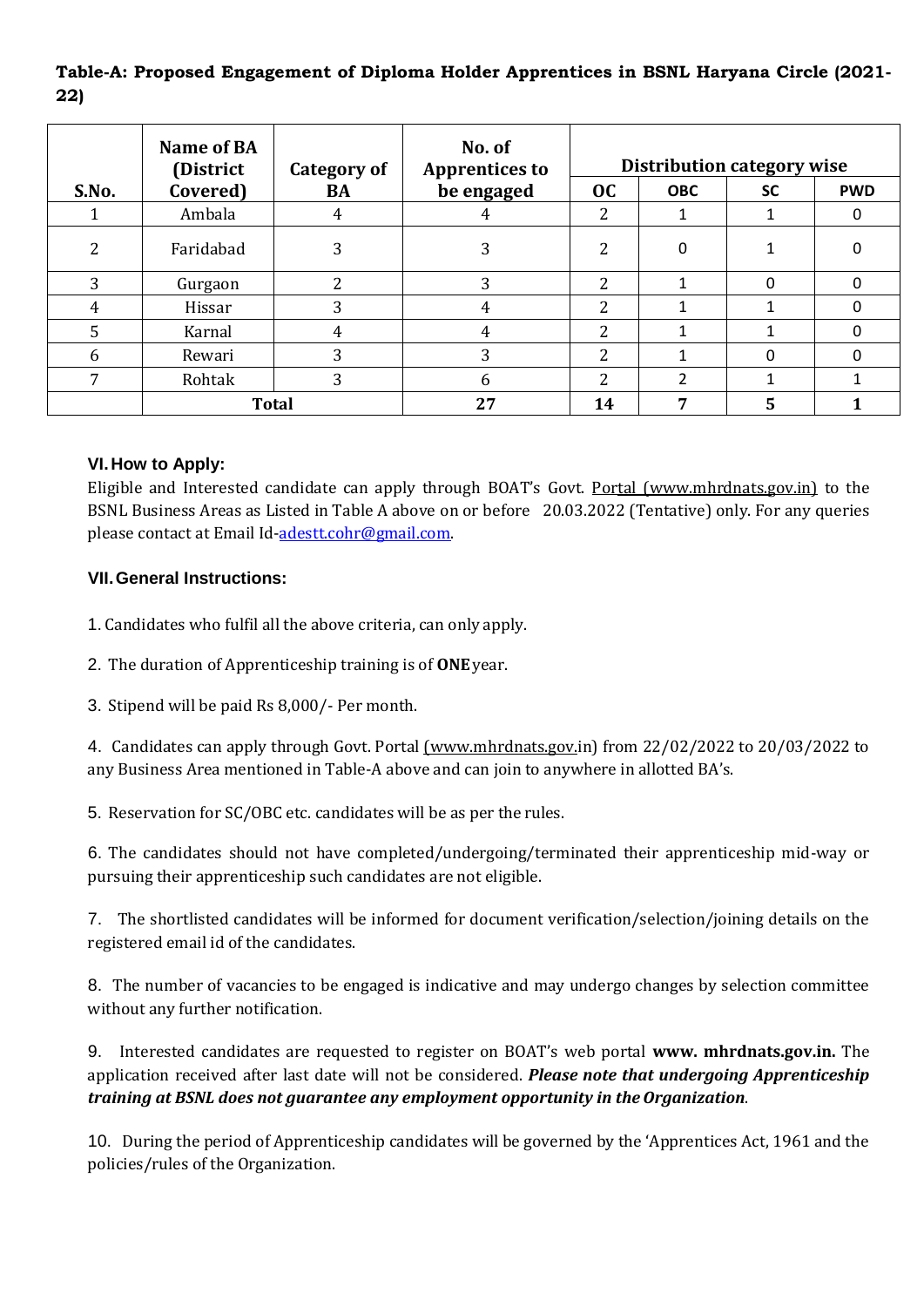11. Bharat Sanchar Nigam Limited, Haryana Telecom Circle or its Business area units has no obligation to give any kind of employment to Apprentices. Apprentices shall have no right to claim any kind of employment in Bharat Sanchar Nigam Limited on the basis of their apprenticeship at any point of time. This training program shall not create any liability on Bharat Sanchar Nigam Limited for providing any job to the Apprentice. Bharat Sanchar Nigam Limited, management does not take any responsibility for any sort of employment/placement.

12. The decision of the Management will be final and binding on all the candidates on all matters relating to eligibility, acceptance or rejection of the applications, mode of selection, cancellation of the selection process either in part or full etc. No correspondence will be entertained in this regard. Filling up of the seats is solely at the discretion of the management based on suitability of candidates and no claim will arise for engagement, if some of these seats are not filled due to unsuitability/insufficient number of candidates.

13. Bharat Sanchar Nigam Limited, Management does not take any responsibility in case of nonselection/no- issuance of call letter/offer letter to the candidate.

14. Incomplete/Erroneous online applications received after due date will be rejected. No further communication in this regard will be entertained

15. Board of Apprenticeship training (NR)/ BHARAT SANCHAR NIGAM LIMITED Haryana Circle has not entrusted / authorized any individual organization to coordinate (or) liaison our work. Candidates beware of touts and our office is not responsible for such unwanted incident.

16.Canvassing / Pressuring through any source will disqualify the candidature without prior intimation and BSNL will not responsible for such cases

17. Selected Apprentices will be liable to serve anywhere in Concerned Business Area as per the requirement of the BSNL Administration.

18.For any query, the candidate may contact through e-mail on the concerned email address– [adestt.cohr@gmail.com.](mailto:adestt.cohr@gmail.com)

## **VIII.STUDENTS ENTROLMENT PROCESS ON [www.mhrdnats.gov.in](http://www.mhrdnats.gov.in/)**

Before proceeding to enrollment process students shall have the following documents and information readily available:

A.Aadhar Card- Format: PDF, Size: Less than 1 MB.

B.Qualifying Diploma Certificate indicating pass status with division and percentage of marks (Internet copy not allowed), Format: PDF, Size: Less than 1 MB.

C. Passport size photograph: JPEG, Size: Less than 200KB (4.5\*3.5), Signature of Candidate.

- D. Bank Accounts details will be required to furnish.
- E. Valid personal Email ID.
- F. Mobile Number (Will be required to send/verify OTP).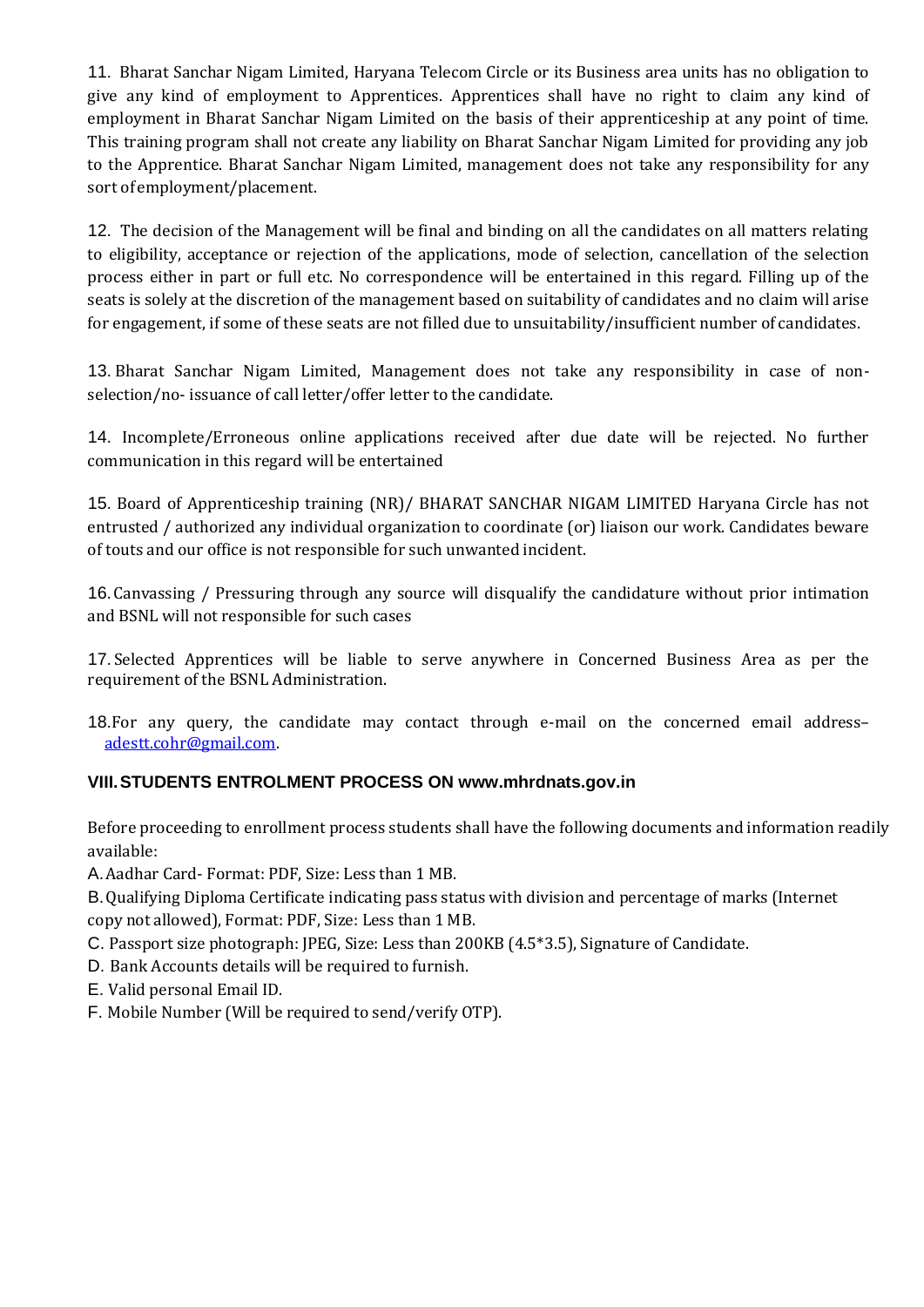The tentative online application procedure is given ahead-

# **Online Procedure for application-**

| For students who have already enrolled in the National | For students who have not so far enrolled in the                                                                             |  |  |  |
|--------------------------------------------------------|------------------------------------------------------------------------------------------------------------------------------|--|--|--|
| Web Portal and having login details                    | National Web Portal                                                                                                          |  |  |  |
| Please note: After verification of student enrolment   | Step 1:                                                                                                                      |  |  |  |
| By BOAT, a student canable to login and apply Step 1:  | a. Go to www.mhrdnats.gov.in                                                                                                 |  |  |  |
| a. Login                                               | b. Click Enroll                                                                                                              |  |  |  |
| b. Click Establishment Request Menu                    | c. Complete the application form                                                                                             |  |  |  |
| c. Click Find Establishment                            | d. A unique Enrolment Number for each student will<br>be generated.<br>Note: Please wait for at least one day for enrollment |  |  |  |
| d. Upload Resume & requisite documents.                |                                                                                                                              |  |  |  |
| e. Choose Establishment name                           |                                                                                                                              |  |  |  |
| f. Typeconcerned BAEstablishment Name and Search       | verification and approval. After this student can                                                                            |  |  |  |
| g. Click 'Apply'                                       | proceed to Step 2.                                                                                                           |  |  |  |
| h. Click 'Apply' again                                 | Step 2:                                                                                                                      |  |  |  |
|                                                        | a. Login                                                                                                                     |  |  |  |
|                                                        | b. Click Establishment Request Menu                                                                                          |  |  |  |
|                                                        | c. Click Find Establishment                                                                                                  |  |  |  |
|                                                        | d. Upload Resume & requisite documents.                                                                                      |  |  |  |
|                                                        | e. Choose Establishment name                                                                                                 |  |  |  |
|                                                        | f. Type concerned BA Establishment Name and Search                                                                           |  |  |  |
|                                                        | g. Click 'apply'                                                                                                             |  |  |  |
|                                                        | h. Click 'apply' again                                                                                                       |  |  |  |

While applying If any difficulty observed in any process module of the portal www.mhrdnats.gov.in one can find the manuals in PDF/Videos (by opening www.mhrdnats.gov.inscrolling down) under section Help

# Help/Manuals.

Links for student enrolment and how to apply is also given below for reference:

# **Help - NATS enrolment & verification:**

[https://www.youtube.com/watch?v=vQGVNZryp1A&feature=emb\\_title](https://www.youtube.com/watch?v=vQGVNZryp1A&feature=emb_title) **OR**

<https://sites.google.com/boatnr.org/boatnr-jaipur/students-help/enrollment-profile-verification>

## **Help - How to apply:**

<https://sites.google.com/boatnr.org/boatnr-jaipur/students-help/apply-for-apprenticeship>